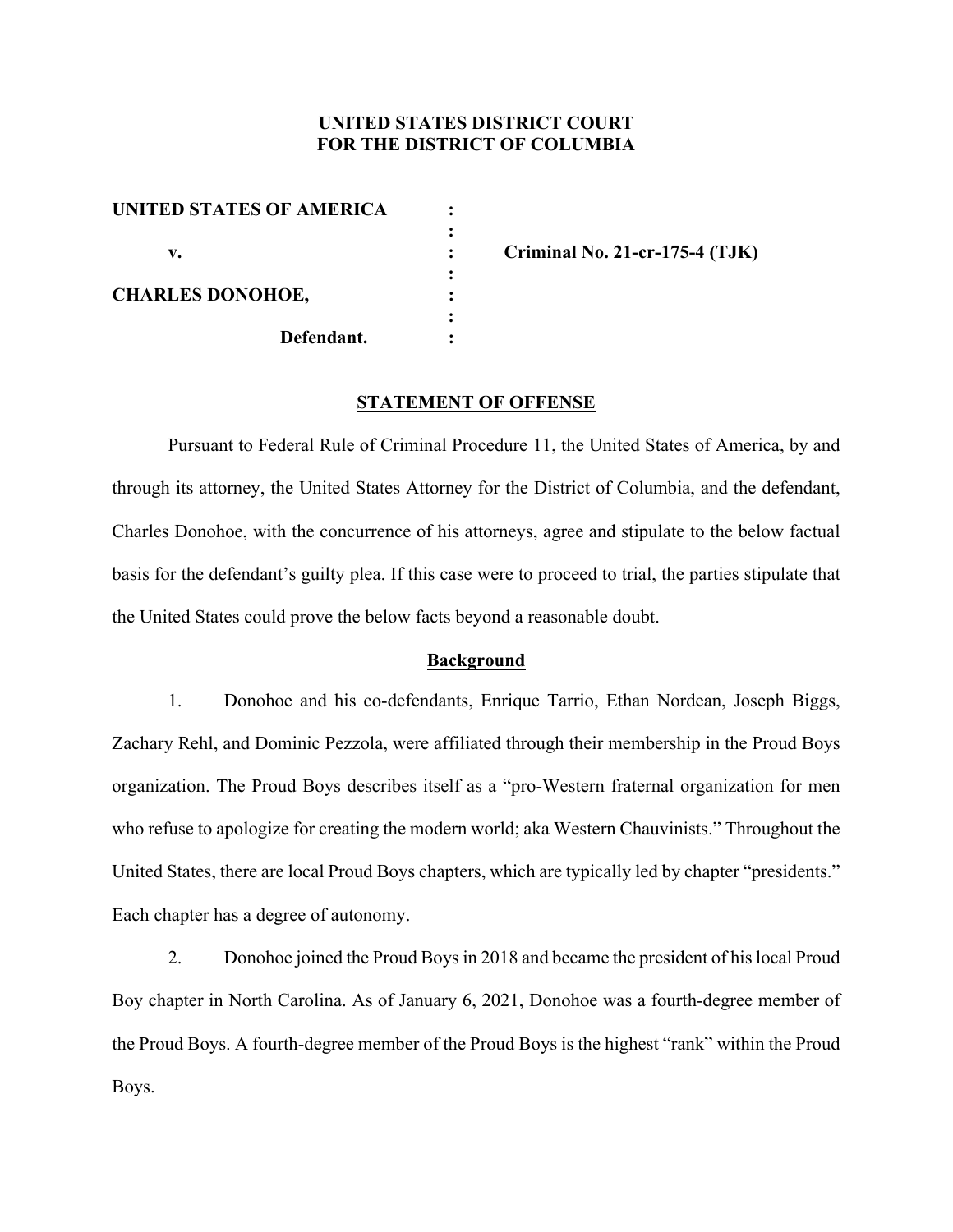3. Donohoe traveled to Washington, D.C., as a member of the Proud Boys for the election rally on December 12, 2020.

4. On the evening of December 12, 2020, several individuals, including Proud Boys members, were involved in an altercation in downtown Washington, D.C. During that altercation, a member of the Proud Boys from North Carolina ("Person-1"), among others, was stabbed.

5. Also on the evening of December 12, 2020, a group of Proud Boys were marching in the streets near Asbury United Methodist Church. Members of the Proud Boys stole a banner from the church's property. The banner was then burned. The Proud Boys Chairman, Enrique Tarrio, later publicly admitted that he was present and that he had burned the banner.

6. As a member of the Proud Boys since 2018 and an attendee at prior national rallies attended by the Proud Boys, Donohoe knew and understood that some members of the Proud Boys—known internally as the "rally" boys—would resort to unlawful conduct to achieve an objective.

# **Donohoe's Participation in the Plot to Corruptly Obstruct the Certification of the Electoral College Vote**

*Before January 6, 2021 – the Creation of the Ministry of Self Defense* 

7. On December 19, 2020, plans were announced for a protest event in Washington, D.C., on January 6, 2021, which protest would coincide with Congress's certification of the Electoral College vote.

8. On or before December 20, 2020, Tarrio approached Donohoe and solicited his interest in joining the leadership of a new chapter of the Proud Boys, called the Ministry of Self Defense ("MOSD"). Donohoe understood from Tarrio that the new chapter would be focused on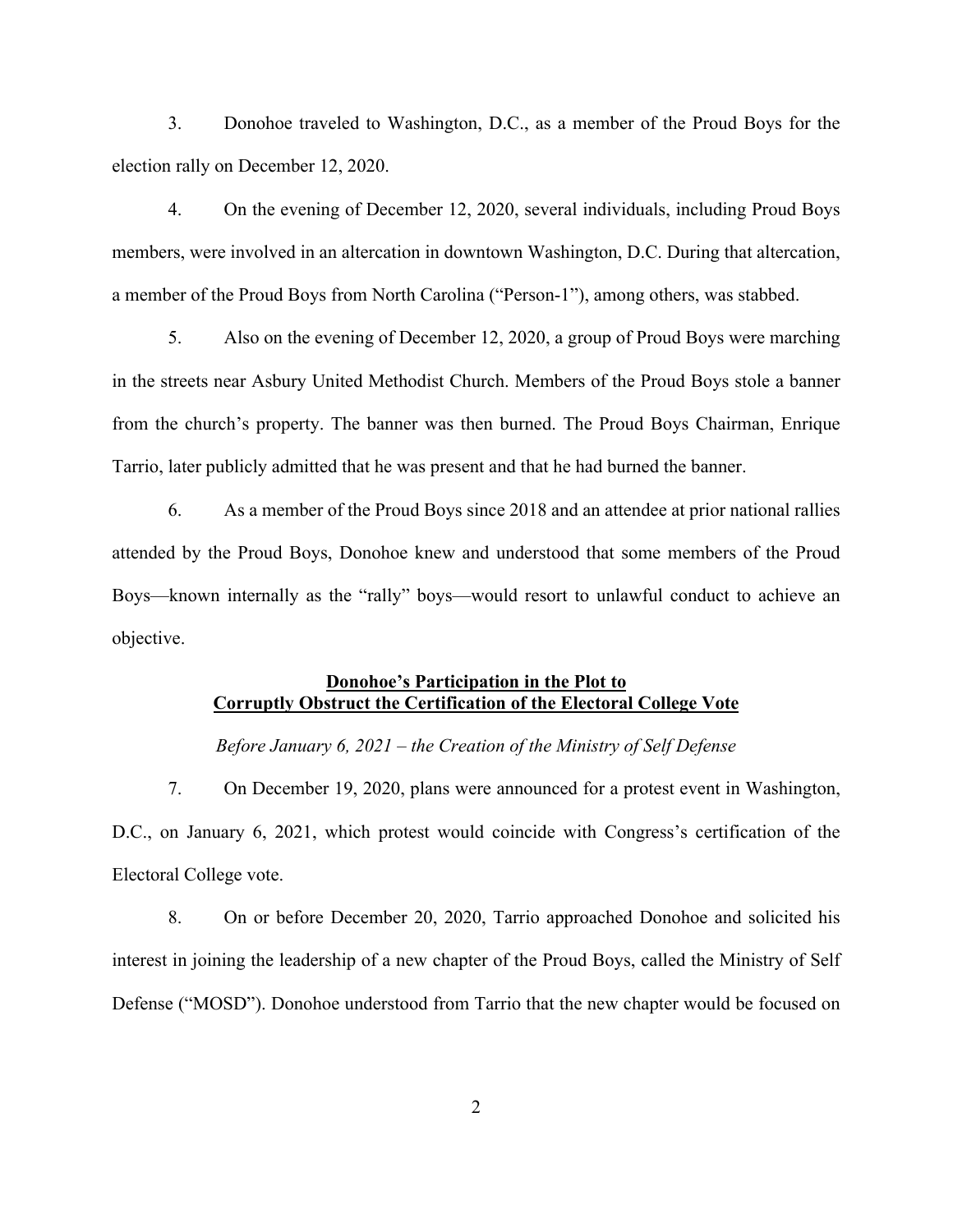the planning and execution of national rallies and would consist of hand-selected "rally" boys. Donohoe felt privileged to be included and agreed to participate.

9. On December 20, 2020, Tarrio created an encrypted message group for the leaders of the MOSD. The leaders of MOSD included Nordean, Biggs, Rehl, and Donohoe.

10. Immediately after its formation, Tarrio and others in the MOSD leadership group began making preparations for the MOSD's attendance in Washington, D.C., on January 6, 2021. Donohoe understood that the purpose of the rally in Washington, D.C., on January 6, 2021, was to stop the certification of the Electoral College vote.

11. Donohoe initially advised the group that he did not plan to travel to Washington, D.C., on January 6, but that he would help with the planning.

12. Members of the MOSD leadership discussed how to organize and direct the group using a top-down structure. Tarrio, Nordean, and Biggs formed a three-person "Marketing" council. Donohoe understood this council to be the top level of the MOSD leadership structure, with Tarrio superior to Nordean and Biggs. Rehl and two other members were to be "Operations" leaders that would take direction from the "Marketing" council.

13. Donohoe and a small group of other members formed the regional leadership. As a regional leader, Donohoe committed to follow the commands of those above him including Tarrio, Nordean, Biggs, and Rehl. As a regional leader, Donohoe was responsible for recruiting trusted Proud Boys members to join the MOSD. Any member selected to join the MOSD was expected to follow the commands of leadership. Proud Boys members recruited into the MOSD chapter were repeatedly admonished by MOSD leadership, including Tarrio and Donohoe, that they were to follow the commands of leadership and that, if they did not, they would be removed from the MOSD chapter.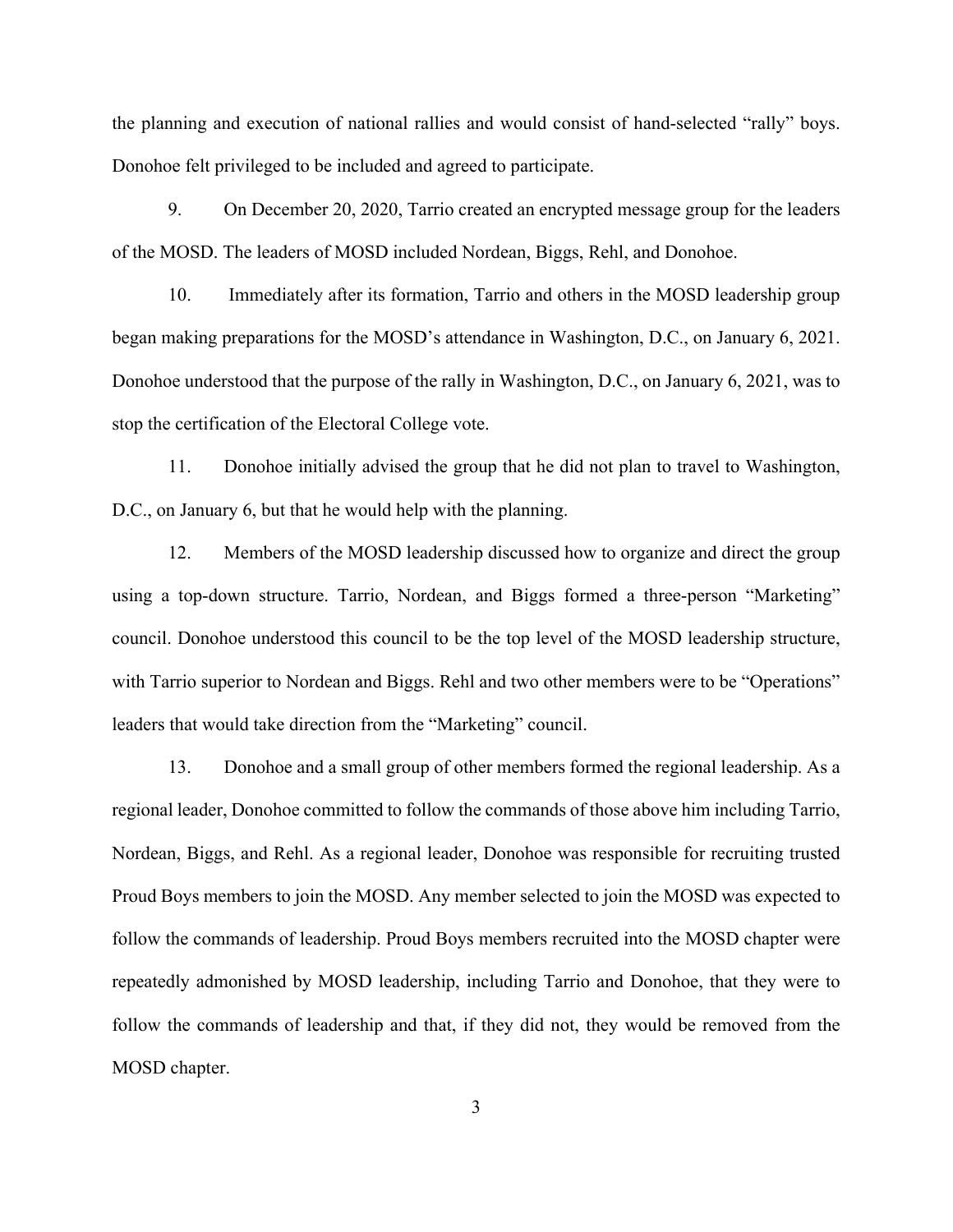14. On December 27, 2020, Tarrio created another encrypted messaging group to recruit potential members of the MOSD (the "MOSD Prospect Group"). On that same day, Donohoe reposted a message to prospective members in the MOSD Prospect Group in which he stated that the D.C. government was expected to limit access to Washington, D.C., on January 6. Donohoe's message stated "They want to limit the presence so that they can deny Trump has the People's support. We can't let them succeed. This government is run FOR the People, BY the People....Congress needs a reintroduction to that fact." When he reposted this comment, Donohoe understood that Congress was responsible for certifying the Electoral College vote on January 6.

15. On December 30, 2020, Tarrio convened a video call for prospective members of the MOSD. On this video call, Tarrio, Donohoe, and others in MOSD leadership emphasized that members of the MOSD were to follow the commands of leadership.

16. On January 2, 2021, Tarrio created an encrypted message group for recruits who had been accepted to become members of the MOSD (the "MOSD Members Group"). Tarrio posted a message that read, "Open for business." The group included at least 65 members, including Tarrio, Nordean, Biggs, Rehl, and Donohoe. Dominic Pezzola was added to the MOSD Members Group by Person-1, who had been designated a regional leader of the MOSD. Donohoe understood that Pezzola had been fast-tracked into membership in the Proud Boys by Tarrio.

17. At least as early as January 4, 2021, and prior to Donohoe's decision to travel to D.C., Donohoe was aware that members of MOSD leadership were discussing the possibility of storming the Capitol. Donohoe believed that storming the Capitol would achieve the group's goal of stopping the government from carrying out the transfer of presidential power. Donohoe understood that storming the Capitol would be illegal.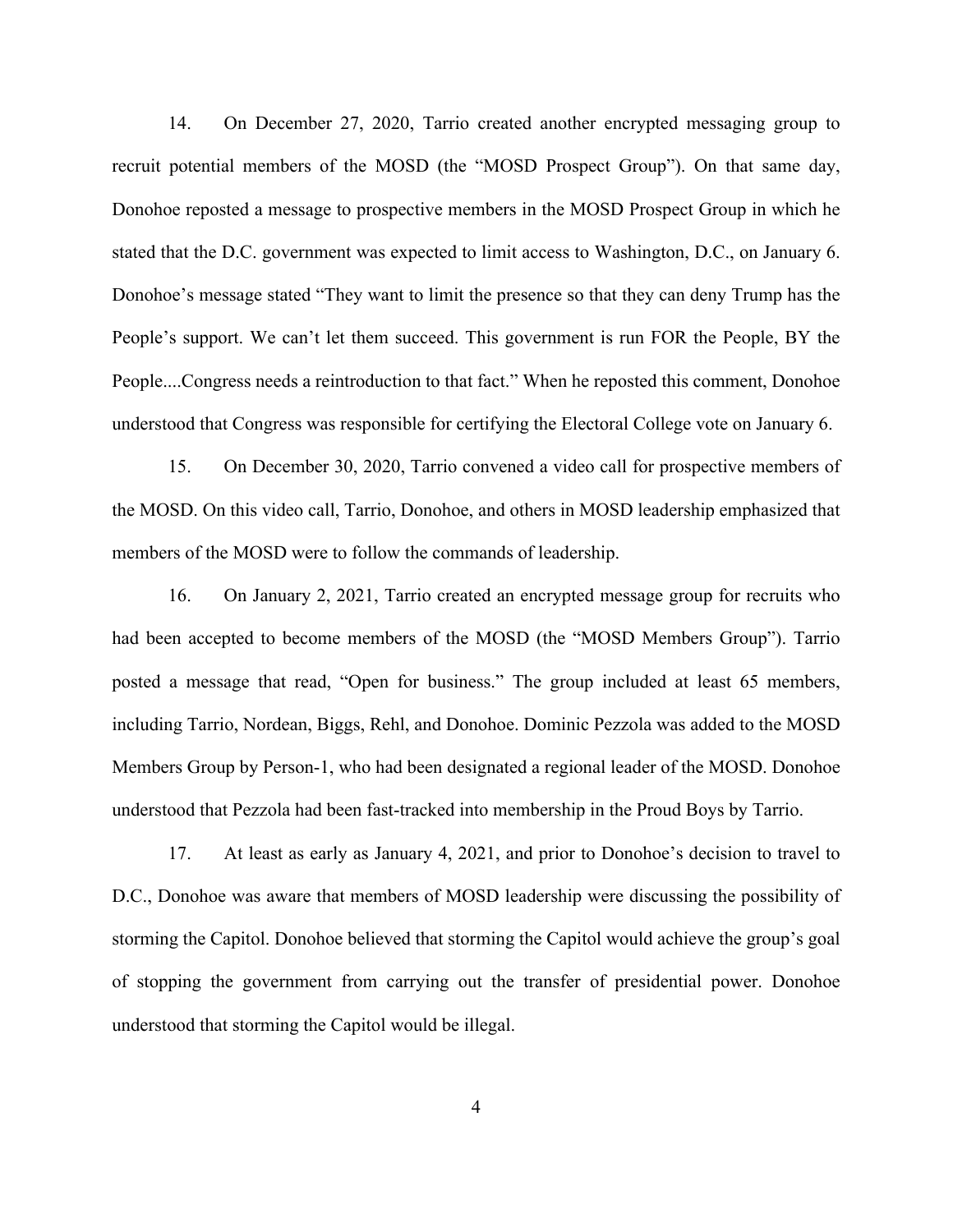## *Before January 6, 2021 – Donohoe Travels to Washington, D.C.*

18. On January 4, 2021, after being informed of Tarrio's impending arrest pursuant to a warrant issued by D.C. Superior Court, Donohoe made the decision to travel to Washington, D.C., with the MOSD to participate in the events of January 6, 2021. Donohoe believed that Tarrio's arrest could create a leadership void for the MOSD, and Donohoe wanted to assist the group.

19. Also on January 4, 2021, Donohoe created a new group on the encrypted messaging application for MOSD leadership ("New MOSD Leaders Group") that did not initially include Tarrio. Donohoe then advised the other leaders, "Each one of us should personally clear our history of that MOSD chat." Rehl responded, "you gotta manually delete each message from each chat" and then added, "since [Tarrio] knew the cops were for him, hopefully he logged outta" the encrypted messaging service. Donohoe responded, "Well at least they won't get our boots on ground plans because we are one step ahead of them." Donohoe knew that discussions among MOSD leaders and members on the encrypted messaging application included discussion of unlawful activity to take place in Washington, D.C., on and around January 6.

20. Donohoe then created a new group on the encrypted messaging application for the MOSD members and advised the group to leave the earlier group because "we are nuking that one." Another member of the group advised that he had "removed everyone from the other group" and that it had been "nuked." After its creation, the new MOSD member group ("New MOSD Member Group") included approximately 90 participants in total, including Nordean, Biggs, Rehl, Donohoe, Pezzola, and Person-1.

21. At 7:15 p.m. on January 4, Donohoe posted a message on the New MOSD Member Group that read, "Hey have been instructed and listen to me real good! There is no planning of any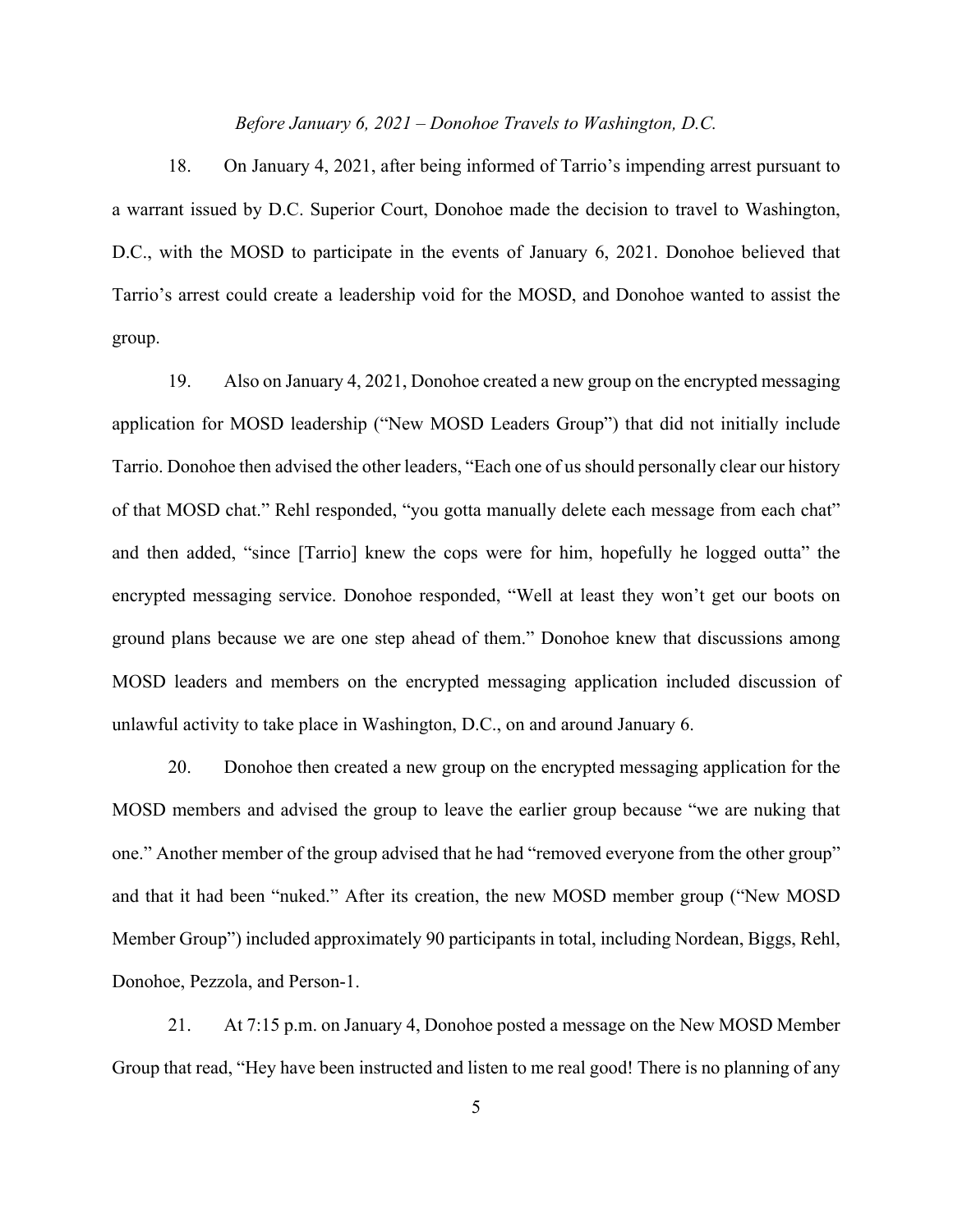sorts. I need to be put into whatever new thing is created. Everything is compromised and we can be looking at Gang charges." Donohoe then wrote, "Stop everything immediately" and then "This comes from the top." Donohoe's messages in the New MOSD Member Group repeated those posted by a participant in the MOSD Member Group.

22. At 9:17 p.m. on January 5, 2021, Biggs posted a message on the New MOSD Member Group that read, "We just had a meeting woth [sic] a lot of guys. Info should be coming out" and then posted "Just spoke with Enrique [Tarrio]." At approximately 9:20 p.m., Biggs posted a message that read, "We have a plan. I'm with rufio." Donohoe responded, "What's the plan so I can pass it to the MOSD guys." Biggs responded, "I gave Enrique [Tarrio] a plan. The one I told the guys and he said he had one." Donohoe understood from these discussions that a tactical plan for January 6, 2021, was being discussed at least among Tarrio, Nordean, and Biggs.

23. Donohoe was not given details of the plan referred to by Biggs, but Donohoe understood from discussions among the MOSD and other Proud Boys that the objective in Washington, D.C., on January 6, 2021, was to obstruct, impede, or interfere with the certification of the Electoral College vote. Donohoe understood from discussions that the group would pursue this through the use of force and violence, in order to show Congress that "we the people" were in charge.

24. At 9:20 p.m. on January 5, 2021, Tarrio was added to the New MOSD Leaders Group. At 9:36 p.m. on January 5, 2021, Donohoe added Tarrio to the New MOSD Member Group. Donohoe added Tarrio to the New MOSD because Tarrio remained the leader of the MOSD.

25. At 12:01 a.m. on January 6, 2021, Tarrio posted a message on the New MOSD Leaders Group. At 12:03 a.m., Donohoe posted, "Standby" and then reposted the instructions that had been issued in the Boots on Ground Group—a group meant for any Proud Boys members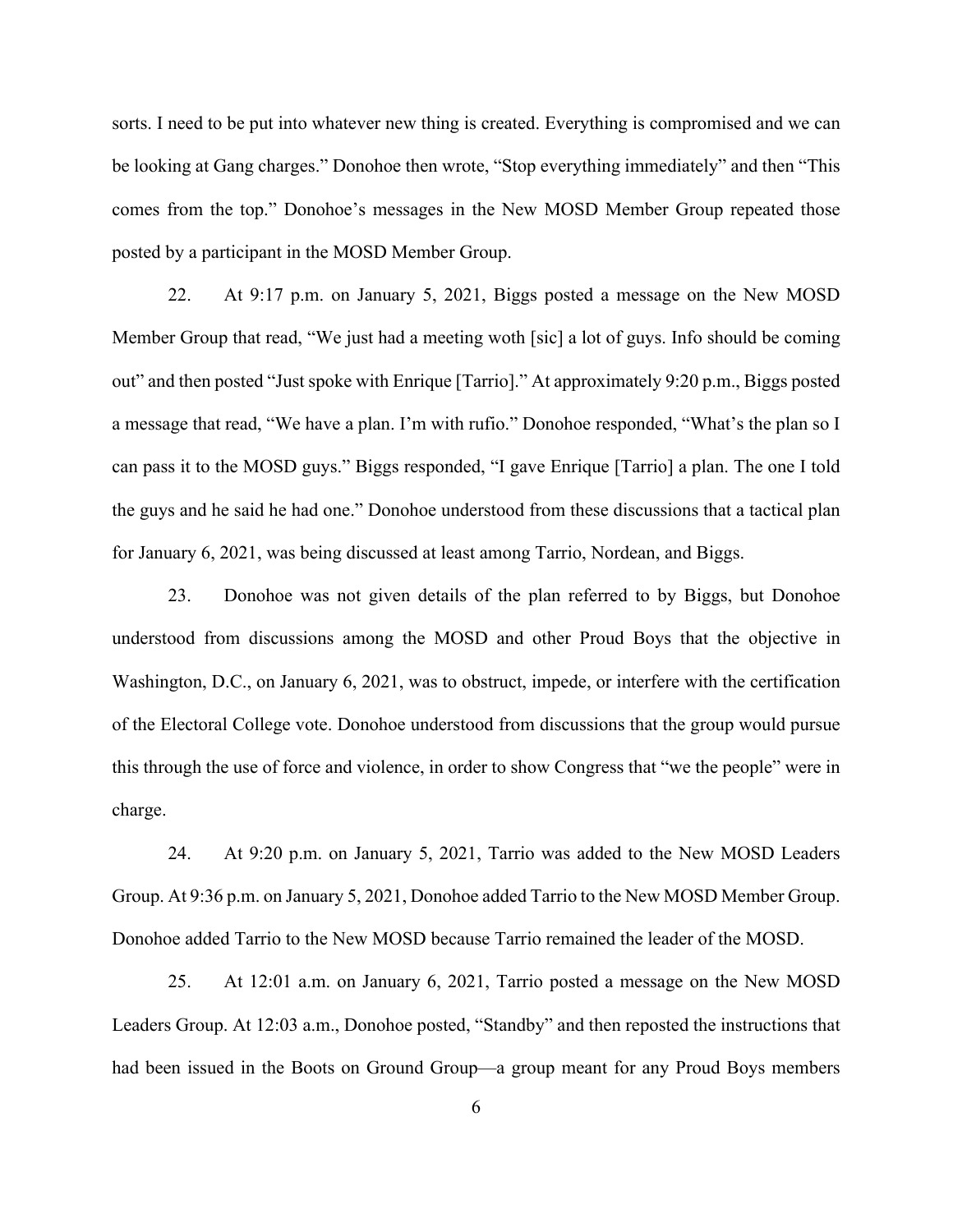attending the January 6, 2021, protests—and the New MOSD Members Group regarding the plan to meet at the Washington Monument at 10 a.m. Donohoe reposted the instructions in the New MOSD Leaders Group so that Tarrio would know the instructions that had been issued by Donohoe and other leaders to the MOSD membership.

#### *January 6, 2021 – Donohoe and Co-Conspirators March to the Capitol*

26. Donohoe arrived in Washington, D.C., by car around 6 a.m. on January 6, 2021. At 6:37 a.m. on January 6, 2021, Donohoe posted a message to the New MOSD Leaders Group that asked, "Are we gonna do a commanders briefing before the 10 a.m.?" Subsequently, Donohoe posted a message to the New MOSD Members Group and Boots on Ground group that he was on his way to the Washington Monument. Donohoe added, "I have the keys until Rufio [Nordean] and Zach [Rehl] show up." Donohoe understood Nordean and Rehl to be his superiors in the MOSD and deferred to their leadership.

27. Nordean, Biggs, and Rehl arrived at the Washington Monument after Donohoe. Nordean told Donohoe that the MOSD and the rest of the Proud Boys members would march together and that the MOSD would not break off to do something different. Donohoe understood that, as a Proud Boys elder, Nordean would carry a degree of authority over other Proud Boys even if they were not in MOSD. Nordean subsequently made an announcement that the group would be marching to the Capitol but would be returning for the speech. It soon became evident to Donohoe that Nordean and Biggs did not intend to lead the group back to President Trump's speech.

28. Shortly after 10 a.m., Nordean and Biggs led a group of 100 or more Proud Boys, including Donohoe, on a march away from the Washington Monument towards the Capitol. Nordean and Biggs led the group on a march around the Capitol, ending at the Peace Circle on the west side of the Capitol grounds.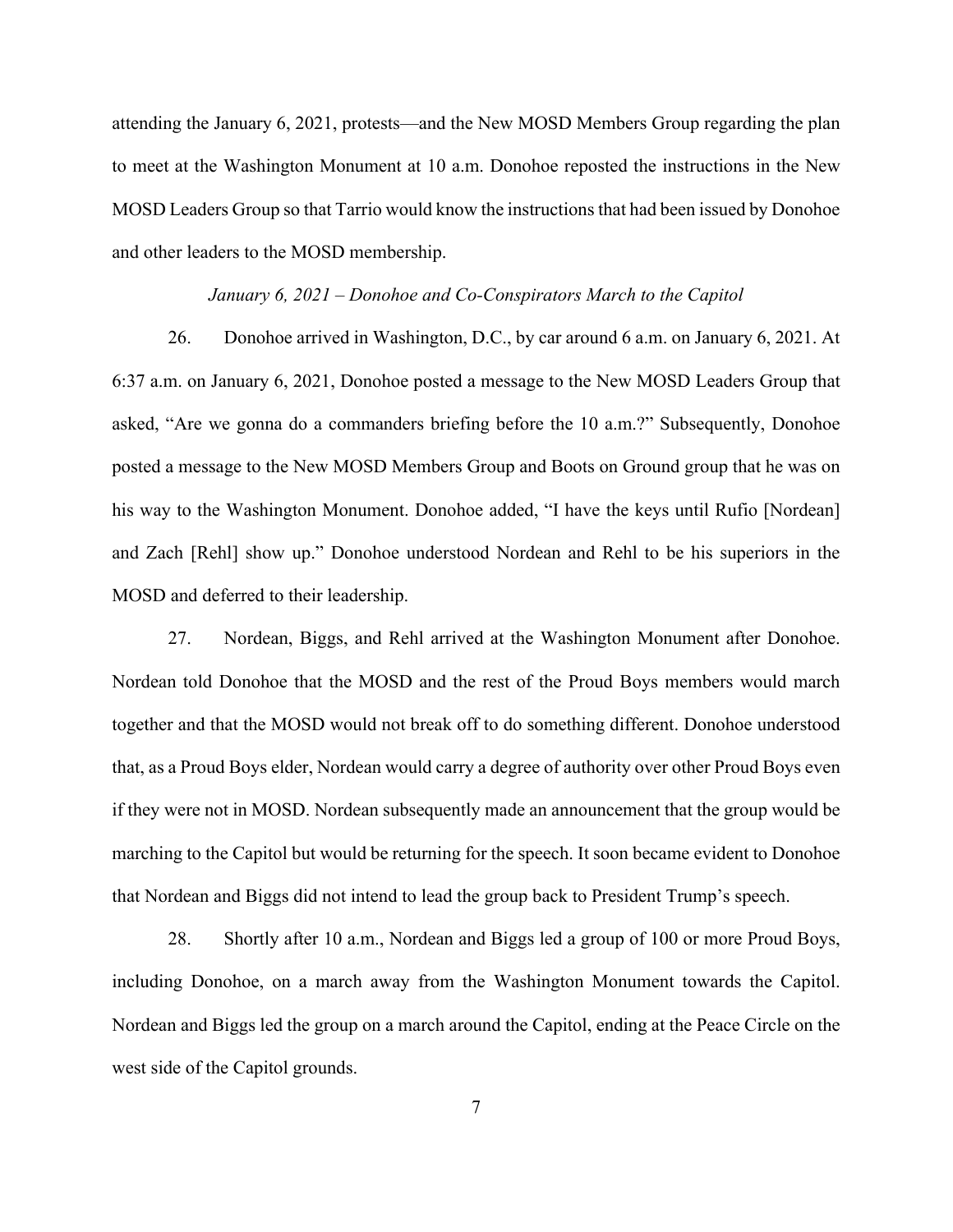29. Shortly after 12 p.m. Nordean and Biggs directed the group to a position approximately two blocks west of the Capitol and directed them to wait. While waiting in that area, Donohoe posted that he was at the Capitol "WITH 200-300 PBS."

30. Nordean and Biggs then mustered the group of assembled Proud Boys, including Donohoe, and directed them back toward the Capitol. Donohoe understood that Nordean and Biggs were searching for an opportunity to storm the Capitol.

# *January 6, 2021 – Donohoe and Co-Conspirators Attack the Capitol to Stop the Certification*

31. The United States Capitol, which is located at First Street, SE, in Washington, D.C., is secured twenty-four hours a day by United States Capitol Police. Restrictions around the Capitol include permanent and temporary security barriers and posts manned by Capitol Police. Only authorized people with appropriate identification are allowed access inside the Capitol.

32. On January 6, 2021, the exterior plaza of the Capitol was closed to members of the public as the Joint Session of Congress convened inside the building. During the Joint Session, elected members of the United States House of Representatives and the United States Senate met to certify the vote count of the Electoral College of the 2020 Presidential Election. The Joint Session began at approximately 1:00 p.m. Shortly thereafter, by approximately 1:30 p.m., the House and Senate adjourned to separate chambers to resolve a particular objection. United States Vice President Michael R. Pence was present and presiding, first in the Joint Session, and then in the Senate chamber.

33. As the proceedings continued in both the House and Senate chambers, and with Vice President Pence present and presiding over the Senate, a large crowd gathered outside the Capitol. As noted above, temporary and permanent barricades were in place around the exterior of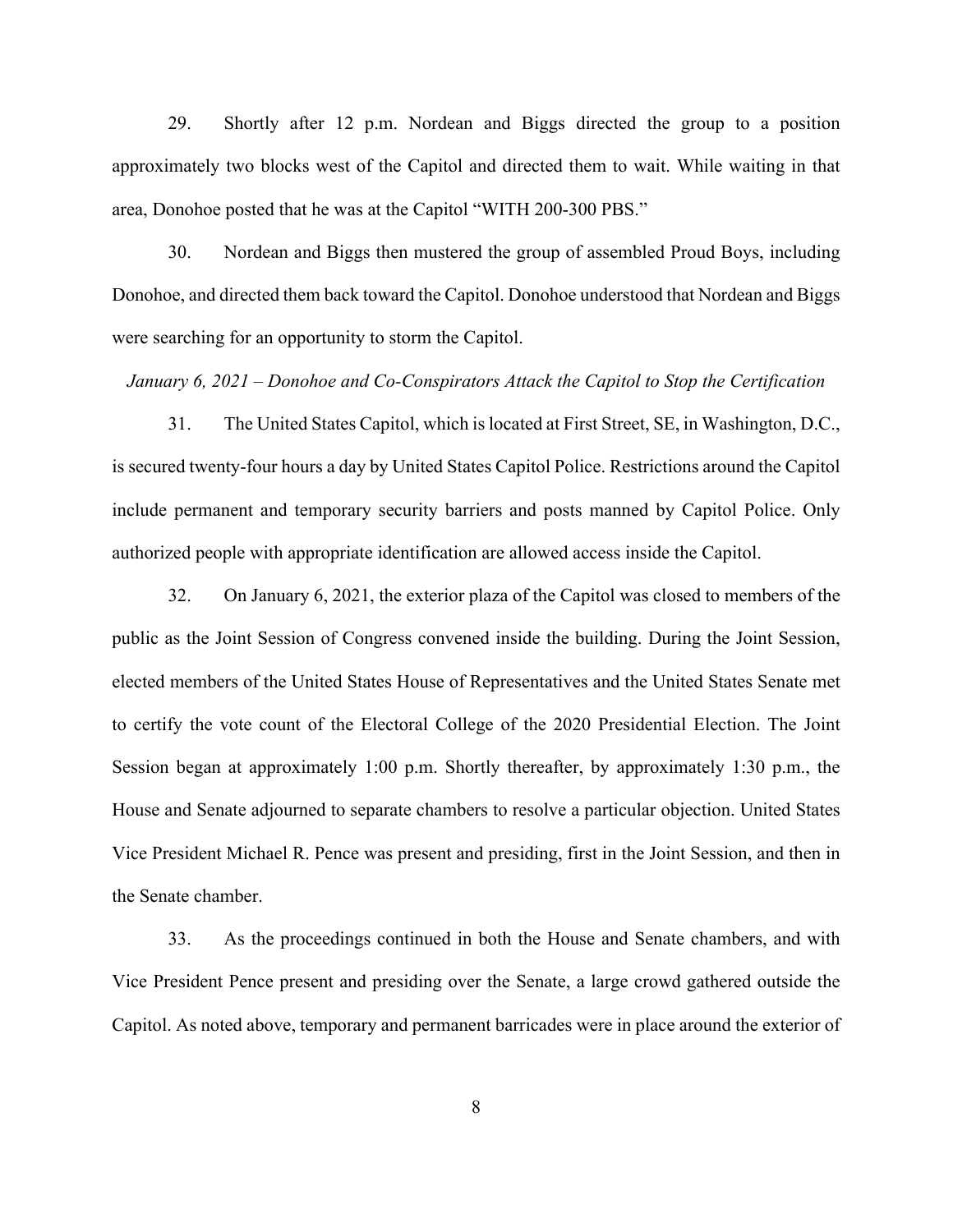the Capitol, and Capitol Police were present and attempting to keep the crowd away from the Capitol and the proceedings underway inside.

34. Shortly before 12:53 p.m., Nordean and Biggs led the group back to the First Street pedestrian entrance near the Peace Monument. Donohoe observed that at least one other large group appeared to arrive at that location at the same time. Donohoe immediately noticed that the crowd had become more aggressive. Donohoe recognized that the handful of officers who were guarding the Capitol were severely outnumbered. Donohoe knew that the crowd was not permitted to advance past the metal barriers.

35. Within minutes of arriving, members of the crowd breached the barriers and advanced onto Capitol grounds. Donohoe saw Nordean and Biggs advance onto Capitol grounds and followed them. Donohoe believed these actions were intended to stop the certification of the Electoral College vote.

36. Shortly after 1:00 p.m., messages were posted in the New MOSD Leaders Group by individuals who were not present at the Capitol that stated, "Push inside! Find some eggs and rotten tomatoes!" and "They deploy the mace yet." Donohoe responded, "We are trying." Donohoe posted this message to the other leaders without hesitation because he knew these actions were consistent with the leadership's objective.

37. Donohoe threw two water bottles at a line of law enforcement officers engaged in the lawful performance of their official duties who were attempting to prevent the mob's advance in the West Plaza at the Capitol building. It was reasonably foreseeable to Donohoe that members of the Proud Boys who had been led to the Capitol by Nordean and Biggs would engage in assaults on law enforcement.

9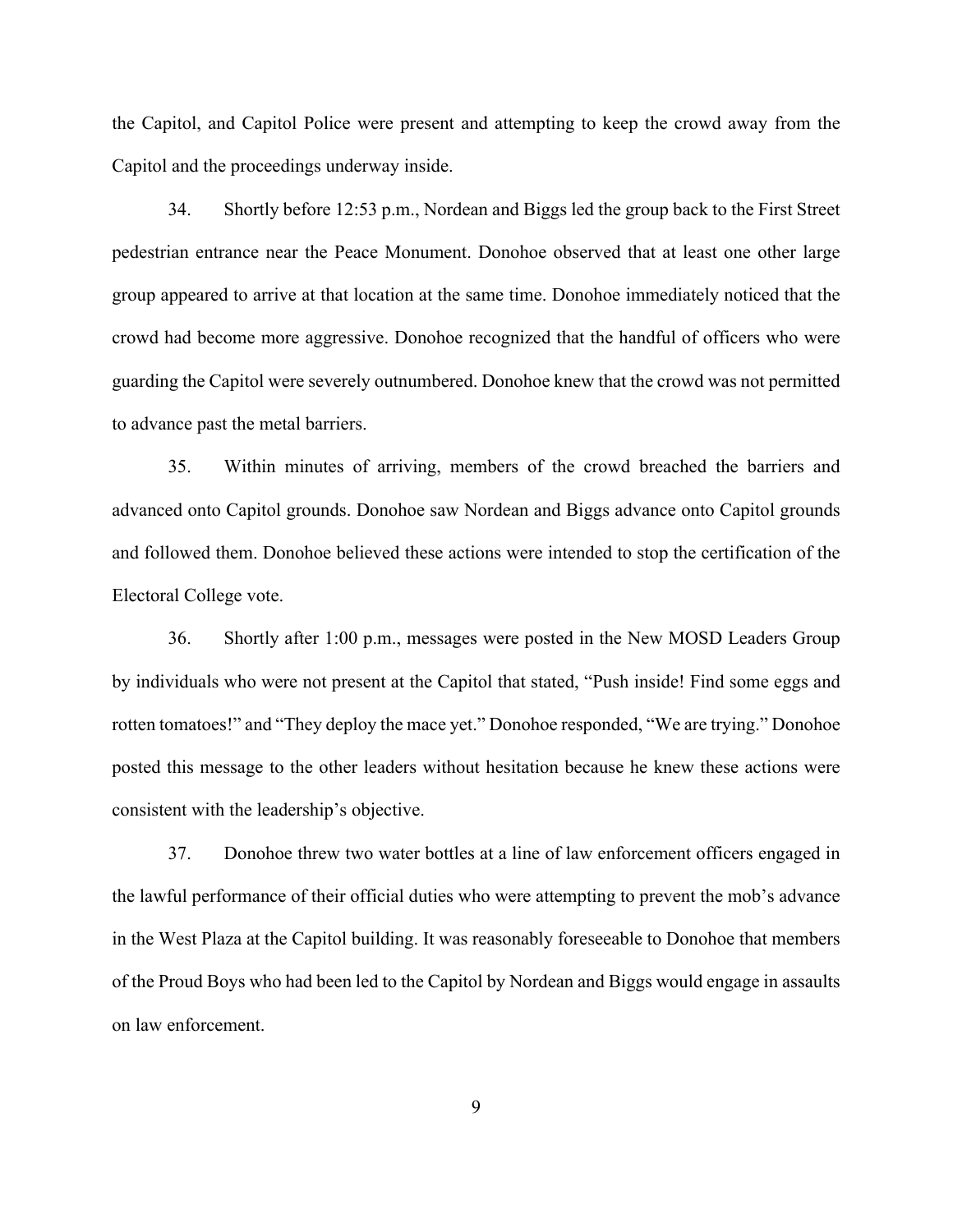38. Shortly after throwing the water bottles at officers, Donohoe encountered Pezzola. Donohoe recognized Pezzola as a Proud Boys member and confirmed that fact with another Proud Boys member. Donohoe then grabbed the riot shield that Pezzola was holding and led Pezzola to the rear of the West Plaza. After reaching the rear of the concrete area of the West Plaza, Donohoe posted a message to MOSD leaders at 1:37 p.m. that read, "Got a riot shield." While standing at the rear of the plaza, Donohoe took a picture of Pezzola holding the riot shield and making a hand gesture associated with the Proud Boys.

39. Donohoe then advanced back toward the Capitol in an effort to locate other Proud Boys members. Upon arriving near the base of a set of concrete stairs, Donohoe recognized a Proud Boys member known as "Milkshake" at the front of the crowd standing opposite a line of officers. Donohoe heard shouting and other discussion among those surrounding him indicating that the crowd was preparing to push toward the Capitol. Donohoe recognized that the concrete stairs offered a path to advance further toward the Capitol. Donohoe and others in the crowd pushed up the stairs. It was reasonably foreseeable to Donohoe that the use of force to advance toward the Capitol would involve property destruction by members of the Proud Boys who had been led to the Capitol by Nordean and Biggs.

40. After Milkshake initiated an altercation at the front of the crowd, Donohoe pushed forward to advance up the concrete stairs toward the Capitol. The crowd overwhelmed law enforcement who were attempting to stop their advance.

41. Donohoe advanced up the concrete stairs to assist the crowd in pushing forward toward the Capitol. Law enforcement countered the attack with non-lethal measures, and Donohoe eventually succumbed to pepper balls that had been deployed by officers. After becoming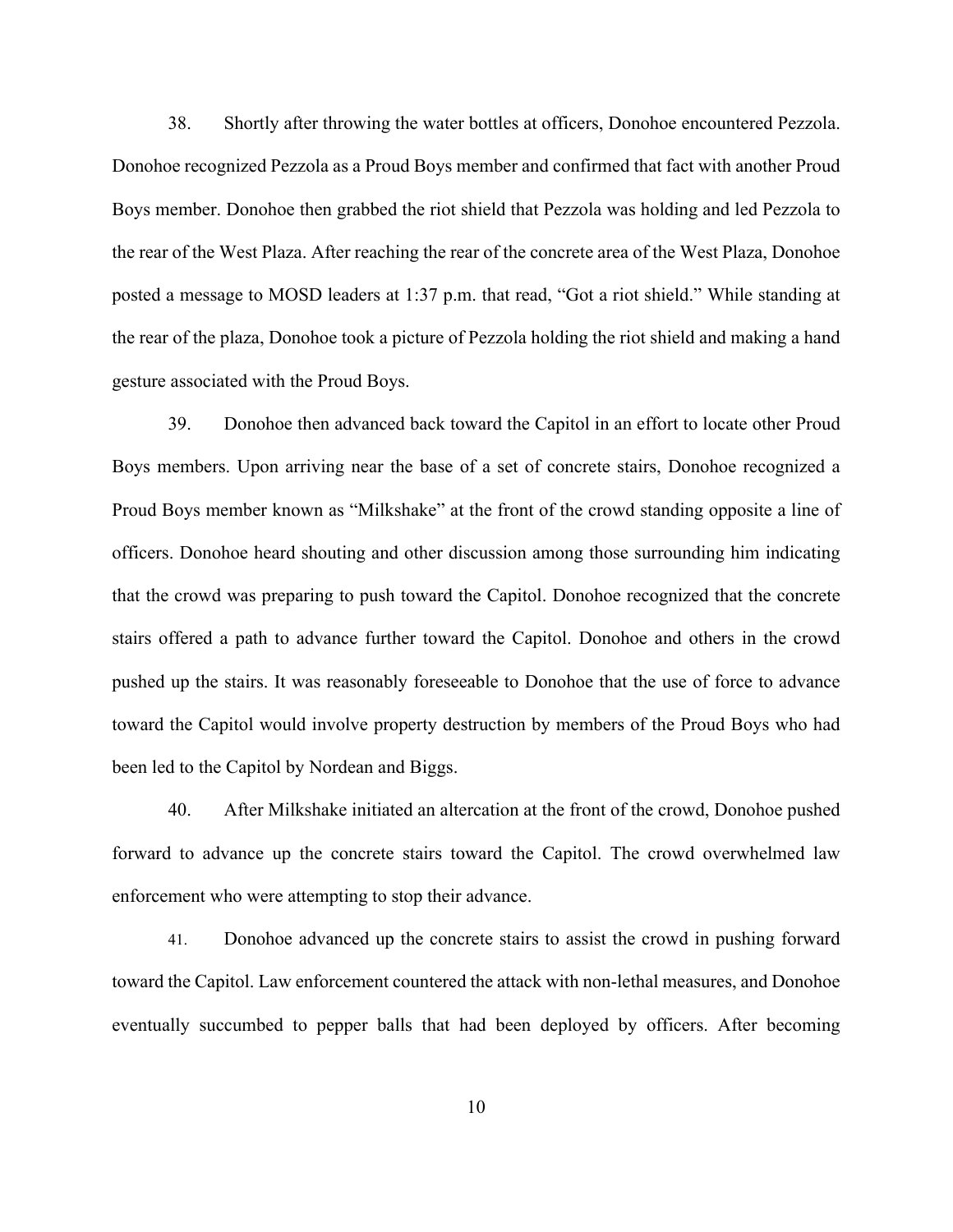overwhelmed by lachrymatory agents, Donohoe left the Capitol grounds and traveled back to a hotel where he planned to stay on the evening of January 6, 2021.

42. Donohoe intended to use force and did, in fact, use force to obstruct, impede, or interfere with the certification of the Electoral College vote, and did forcibly assault, resist, oppose, impede, intimidate, or interfere with, officers or employees of the United States.

43. In taking such actions, Donohoe intended to influence or affect the conduct of the United States government. He accomplished this by intimidating and coercing government personnel who were participating in or supporting the Congressional proceeding, including Members of Congress, Congressional staff, and law enforcement officers with the Capitol Police and Metropolitan Police Department.

44. At approximately 4:03 p.m., Donohoe responded to a comment by Person-1 in which Person-1 indicated that he had not seen anyone he knew breaking windows or entering the building. Donohoe responded, "Def a video of one of our guys smashing out the window with a stolen police riot shield." Donohoe was referring to a video that he had seen of Pezzola breaking a window of the Capitol building.

45. Shortly after 7:00 p.m., Donohoe posted messages in the New MOSD Leadership Group that celebrated the accomplishments of the group. Among other things, Donohoe wrote, "[w]e stormed the capitol unarmed" and then "[a]nd took it over unarmed" and then "[t]he people are fucking done."

46. Because of the dangerous circumstances caused by the unlawful entry into the Capitol by Donohoe's codefendants and others, including the danger posed by individuals who had entered the Capitol without any security screening or weapons checks, Congressional proceedings could not resume until after law enforcement had removed every unauthorized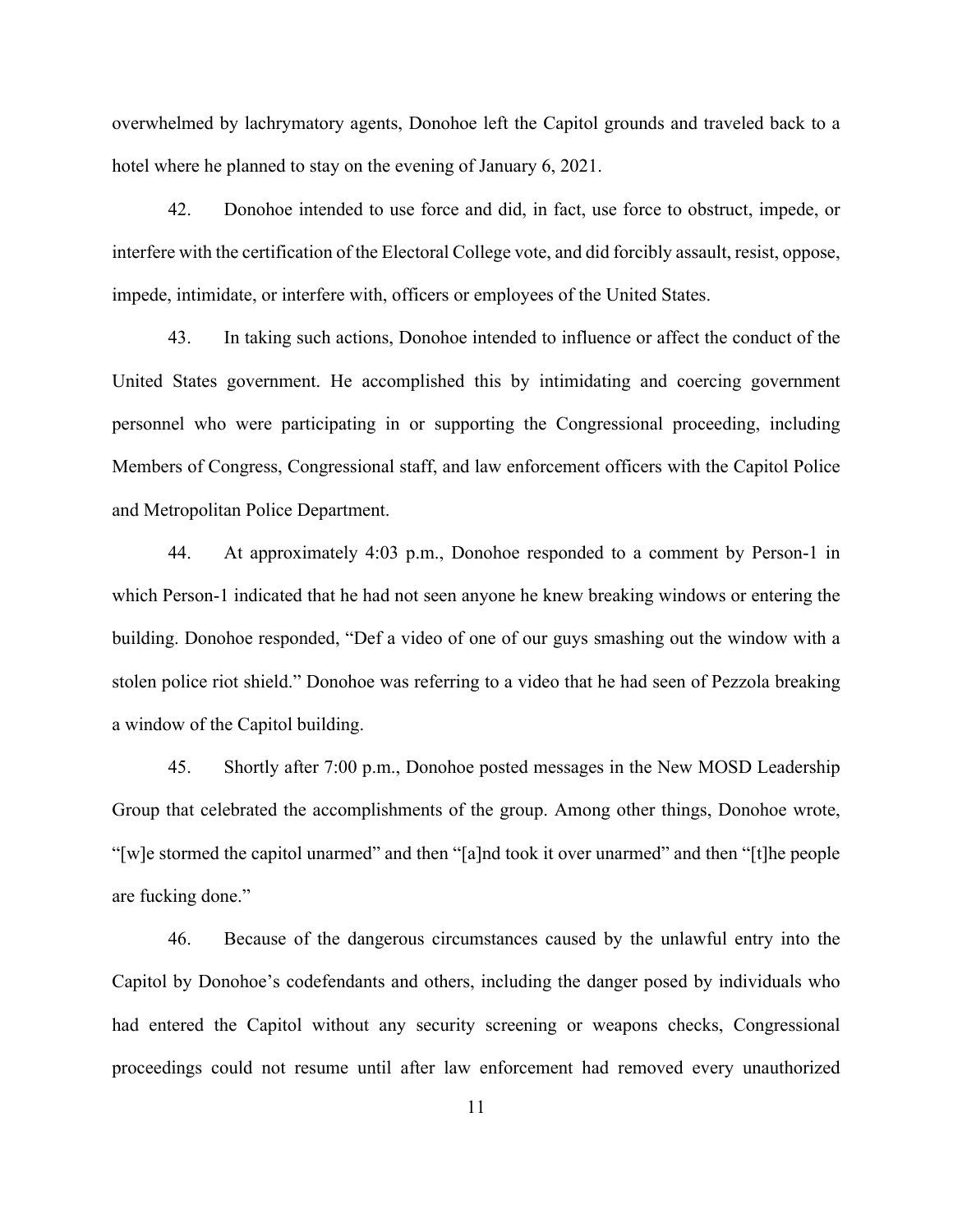occupant from the Capitol and confirmed the building was secured. Accordingly, the proceedings did not resume until approximately 8:00 p.m. on January 6, 2021, after the building had been secured. Vice President Pence remained in the Capitol from the time he was evacuated from the Senate Chamber until the session resumed.

47. The attack on the Capitol resulted in substantial damage, requiring the expenditure of more than \$1.4 million dollars for repairs.

# **Limited Nature of Factual Basis**

48. This proffer of evidence is not intended to constitute a complete statement of all facts known by Donohoe or the government. Rather, it is a limited statement of facts intended to provide the necessary factual predicate for Donohoe's guilty plea.

Respectfully submitted,

MATTHEW M. GRAVES United States Attorney DC Bar No. 481052

llav  $\sqrt{a}$ 

JASON B.A. MCCULLOUGH D.C. Bar No. 998006; NY Bar No. 4544953 LUKE M. JONES, VA Bar No. 75053 ERIK M. KENERSON, OH Bar No. 82960 Assistant United States Attorneys 555 4th Street, N.W. Washington, D.C. 20530 (202) 252-7233 Jason.McCullough2@usdoj.gov